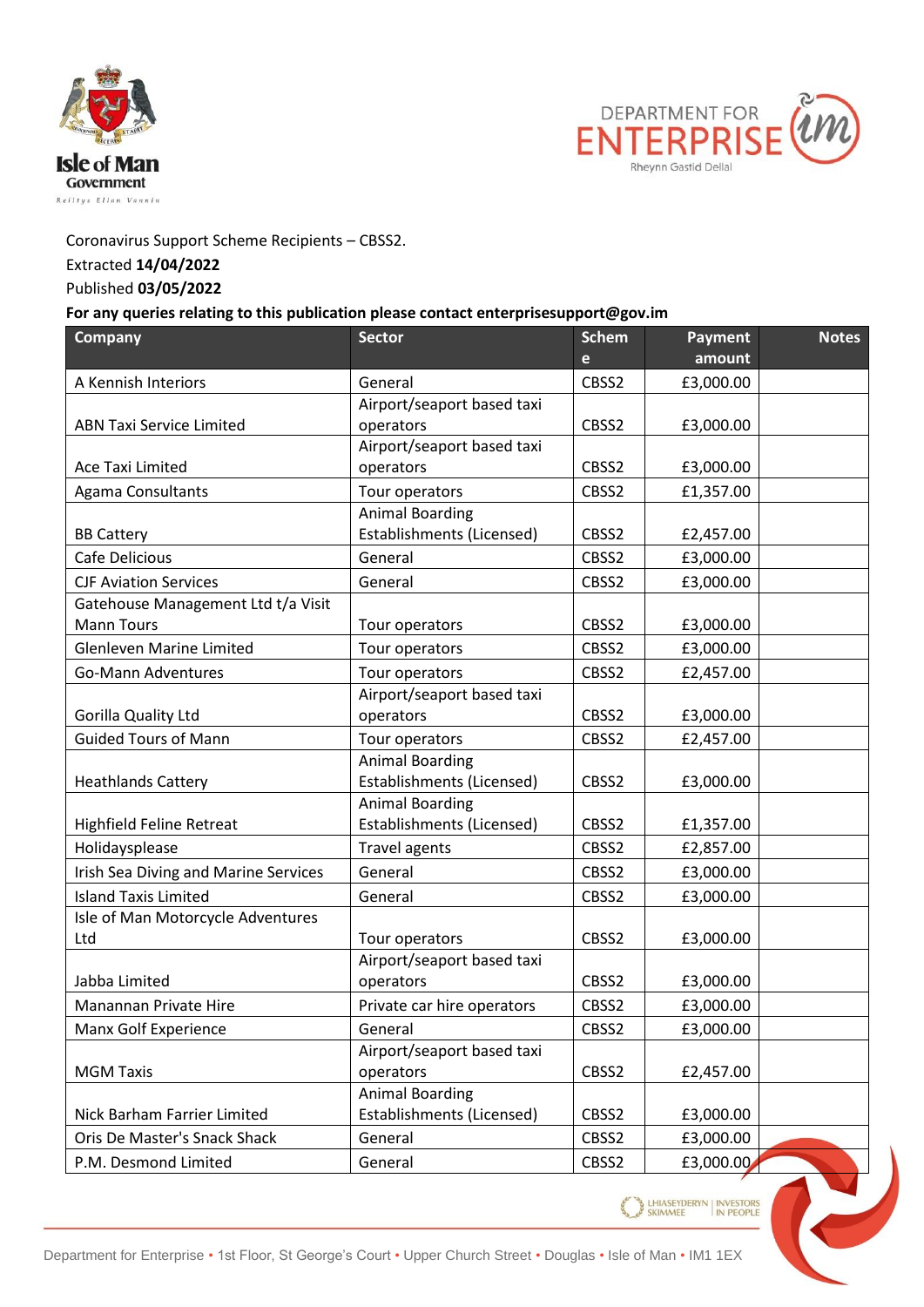| <b>Revel Limited</b>             | General                                                  | CBSS2 | £3,000.00 |  |
|----------------------------------|----------------------------------------------------------|-------|-----------|--|
| Skunkworks Marketing Ltd t/a IOM |                                                          |       |           |  |
| Sporting & Dining Club           | General                                                  | CBSS2 | £3,000.00 |  |
| The Cottage Agents               | General                                                  | CBSS2 | £1,857.00 |  |
| The Executives Choice            | Private car hire operators                               | CBSS2 | £2,857.00 |  |
| Travelworld (Ramsey) Limited     | <b>Travel agents</b>                                     | CBSS2 | £3,000.00 |  |
| West Performance Ltd             | General                                                  | CBSS2 | £3,000.00 |  |
|                                  | <b>Travel agents</b>                                     | CBSS2 | £3,000.00 |  |
|                                  | Tour operators                                           | CBSS2 | £3,000.00 |  |
|                                  | General                                                  | CBSS2 | £3,000.00 |  |
|                                  | Private car hire operators                               | CBSS2 | £3,000.00 |  |
|                                  | Airport/seaport based taxi                               |       |           |  |
|                                  | operators                                                | CBSS2 | £3,000.00 |  |
|                                  | Airport/seaport based taxi                               |       |           |  |
|                                  | operators                                                | CBSS2 | £2,457.00 |  |
|                                  | Private car hire operators                               | CBSS2 | £2,457.00 |  |
|                                  | Airport/seaport based taxi                               |       |           |  |
|                                  | operators                                                | CBSS2 | £3,000.00 |  |
|                                  | Airport/seaport based taxi                               |       |           |  |
|                                  | operators                                                | CBSS2 | £3,000.00 |  |
|                                  | Airport/seaport based taxi                               |       |           |  |
|                                  | operators                                                | CBSS2 | £3,000.00 |  |
|                                  | Airport/seaport based taxi                               |       |           |  |
|                                  | operators                                                | CBSS2 | £2,657.00 |  |
|                                  | Airport/seaport based taxi                               |       |           |  |
|                                  | operators                                                | CBSS2 | £3,000.00 |  |
|                                  | Airport/seaport based taxi                               |       |           |  |
|                                  | operators                                                | CBSS2 | £3,000.00 |  |
|                                  | Private car hire operators                               | CBSS2 | £3,000.00 |  |
|                                  | Airport/seaport based taxi                               |       |           |  |
|                                  | operators                                                | CBSS2 | £3,000.00 |  |
|                                  | Airport/seaport based taxi<br>operators                  | CBSS2 | £3,000.00 |  |
|                                  |                                                          |       |           |  |
|                                  | Private car hire operators<br>Airport/seaport based taxi | CBSS2 | £2,657.00 |  |
|                                  | operators                                                | CBSS2 | £2,457.00 |  |
|                                  | Airport/seaport based taxi                               |       |           |  |
|                                  | operators                                                | CBSS2 | £2,457.00 |  |
|                                  | Airport/seaport based taxi                               |       |           |  |
|                                  | operators                                                | CBSS2 | £2,457.00 |  |
|                                  | Airport/seaport based taxi                               |       |           |  |
|                                  | operators                                                | CBSS2 | £3,000.00 |  |
|                                  | Airport/seaport based taxi                               |       |           |  |
|                                  | operators                                                | CBSS2 | £3,000.00 |  |
|                                  | Airport/seaport based taxi                               |       |           |  |
|                                  | operators                                                | CBSS2 | £2,857.00 |  |
|                                  | Airport/seaport based taxi                               |       |           |  |
|                                  | operators                                                | CBSS2 | £3,000.00 |  |
|                                  | Private car hire operators                               | CBSS2 | £1,857.00 |  |